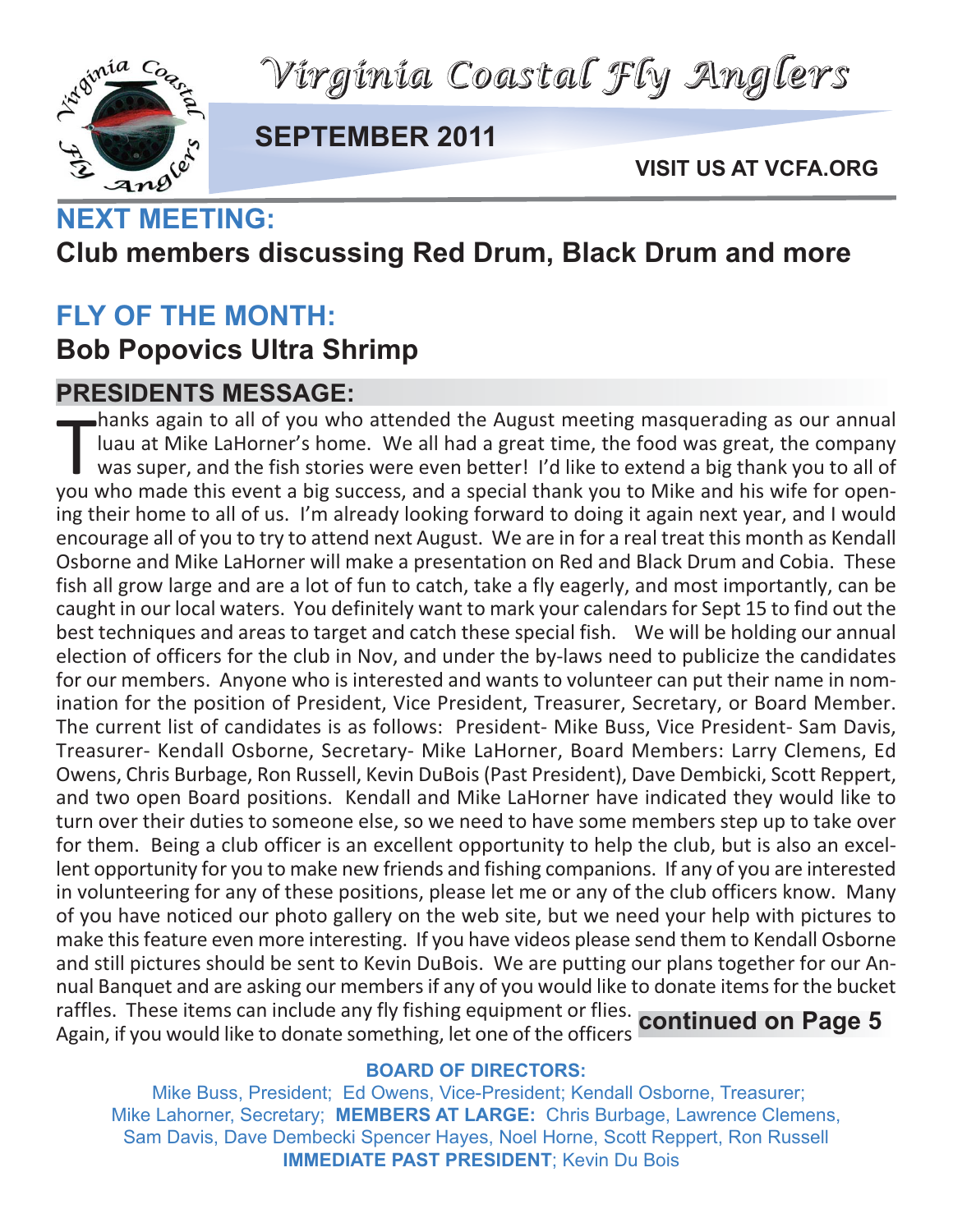

The 2011 VCFA Shark trip saw some action in what ended up in some pretty rough conditions. Starting out, we made our way to the mouth of the bay, then about 5 miles off shore in three to four feet seas. When we arrived at our spot we put the chum bucket over (with some additional provided by the crew). During our wait we had a few pods of dolphin roll through. A couple of large schools of rays, then finally, the guest of honor - black

tip sharks. First, we saw them at the bucket, then a hook up. I fished a light blue over white Clouser Minnow with a touch of flash and the shark slammed it! Next up was Sam Davis, he worked his fly near the sharks checking out the chum bucket and worked the fly patiently as a shark played with the fly, nosed it, then took it. Sam set the hook and it was game on.

Ed Palewzski, Ed Paceco, and David Jones made it out

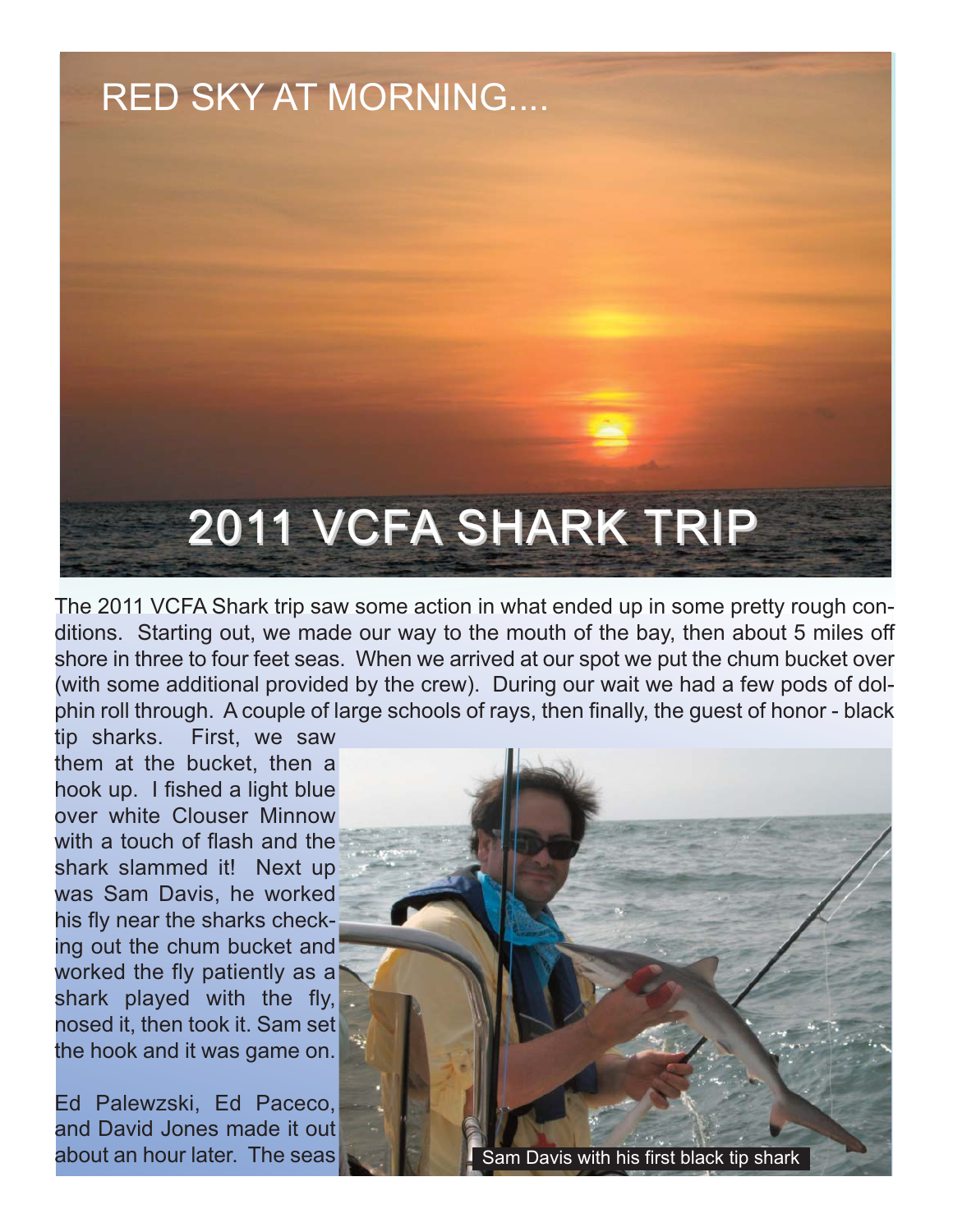

were gnowing and reaching five feet and more. They headed in and we were not far behind. After all was done, we landed four black tip sharks, and one bluefish.

In the lessons learned department. We did almost everything in contrary to what we have been learning before making the trip. First, the seas were not calm, but the fish were visible. We hooked up on sharks near the bucket, but also letting the fly hand well behind the bucket and using short quick stripping action of the fly. We used flies with a little flash, and flies that had no flash. The water temperature

was 75 degrees on this trip and 74 the week after. In subsequent trips, we used the same techniques with generally calmer seas and had good success each time. The sharks have been plentiful and hungry to take the fly. The weekend after this trip we caught a large Galapagos shark and saw a five foot hammerhead caught by bait fisherman drifting a tideline. I netted the fish, but was not willing to handle them (I value all 10 fingers). Even the smaller sharks were aggressive and moved rather quickly. All in all it has been a good summer of fishing. As the leaves begin to fall and cooler nights (and days) prepare for winter and striped bass, I will look forward to next trip for another hookup with my new friends in the ocean. 

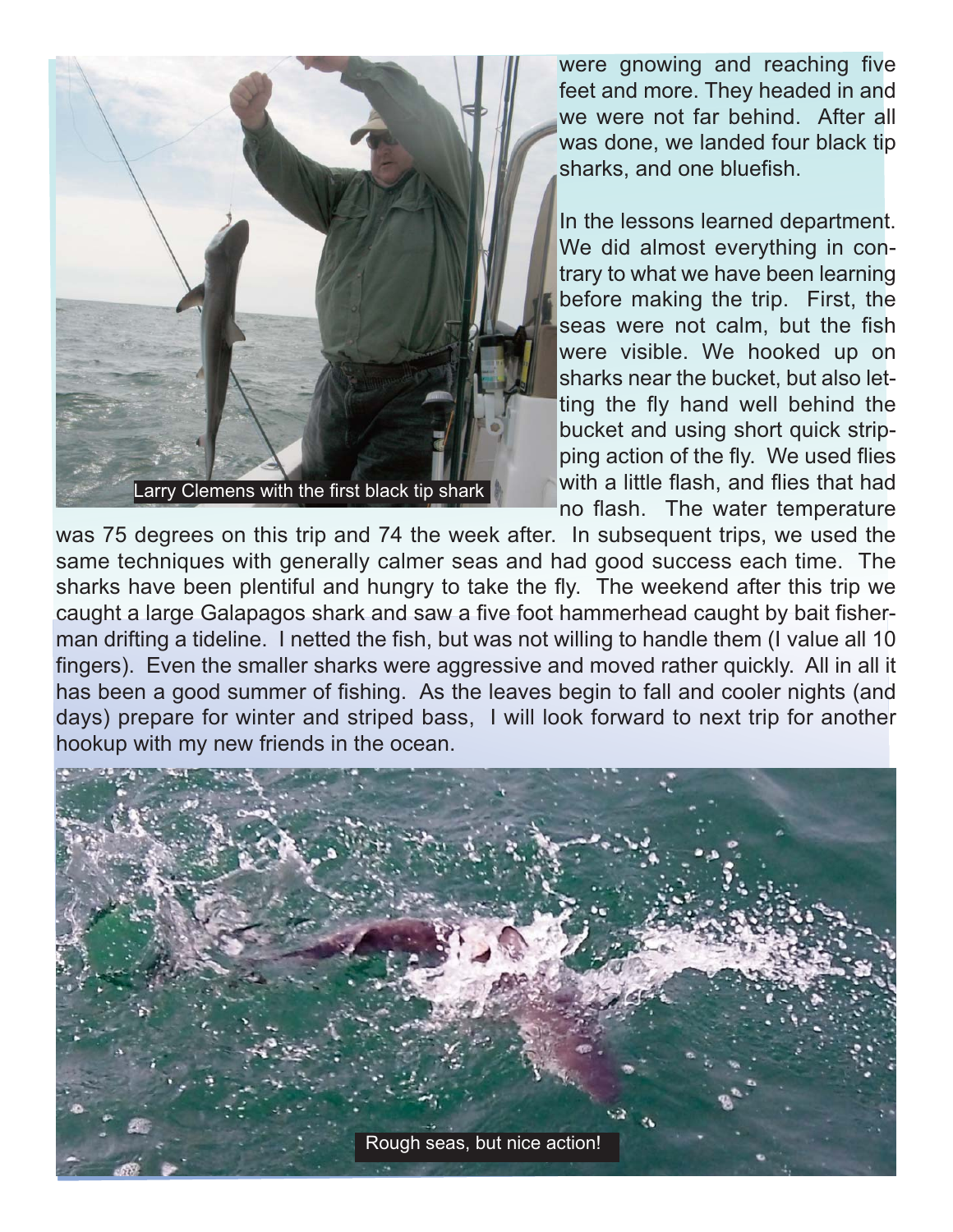# **BOARD NOMINATIONS AND ELECTIONS**

It is that time of the year where we put together a team to run the club over the next year. If you are interested in becoming a board member, please contact a current officer and let them know you are willing to serve. Without the dedication and work of the board, we would not have programs, and activities that are appreciated by all club members. If you have served, your help is always valuable. If you have not, your energy and commitment is just what we need to keep bringing new ideas and activities for everyone. Board meetings are held on the first Thursday of each month at Bayside Presbyterian Church. You don't need experience, just a willingness to help the club and make a better experience for all our membership. You also can send a note to:

*VirginiaCoastalFlyAnglers@gmail.com* to express your interest in becoming a board member.

The Fly Fishing Show 2012 SOMMERSET New Jersey

## **JANUARY 27, 28, 29 2012**

**Garden State Convention Center http://www.flyfishingshow.com/Somerset\_\_NJ.html**

> The Fly Fishing Show 2010 Raleigh, NC **FEBRUARY 11, 12, 2011**

**North Carolina State Fairgrounds http://www.flyfishingshow.com/Raleigh\_\_NC.html**

*Virginia Coastal Fly Anglers* **MEMBERSHIP RENEWAL**

Date:

Membership is \$30.00 annually and includes all family members. Please complete this form with a check made payable to VCFA. You can bring the completed form and check to the next meeting, or mail it to or club treasurer at VCFA, P.O. Box 2866, Virginia Beach, VA 23450- 2866 NAME \_\_\_\_\_\_\_\_\_\_\_\_\_\_\_\_\_\_\_\_\_\_\_\_\_\_\_\_\_\_\_\_\_\_\_\_\_\_\_\_\_\_\_\_\_\_\_\_\_\_\_\_\_\_\_\_\_\_\_\_\_\_\_\_\_\_\_\_\_

| 1 |  | M. |  |  |
|---|--|----|--|--|
|---|--|----|--|--|

ADDRESS \_\_\_\_\_\_\_\_\_\_\_\_\_\_\_\_\_\_\_\_\_\_\_\_\_\_\_\_\_\_\_\_\_\_\_\_\_\_\_\_\_\_\_\_\_\_\_\_\_\_\_\_\_\_\_\_\_\_\_\_\_\_\_\_\_

City \_\_\_\_\_\_\_\_\_\_\_\_\_\_\_\_\_\_\_\_\_\_\_\_\_\_\_\_\_\_\_\_\_\_\_ STATE \_\_\_\_\_\_\_\_\_\_ Zip \_\_\_\_\_\_\_\_\_\_\_\_\_\_

Phone \_\_\_\_\_\_\_\_\_\_\_\_\_\_\_\_\_\_\_\_\_\_\_\_\_\_\_\_\_ Email \_\_\_\_\_\_\_\_\_\_\_\_\_\_\_\_\_\_\_\_\_\_\_\_\_\_\_\_\_\_\_\_\_\_\_

**Please Circle: New Member Renewal**